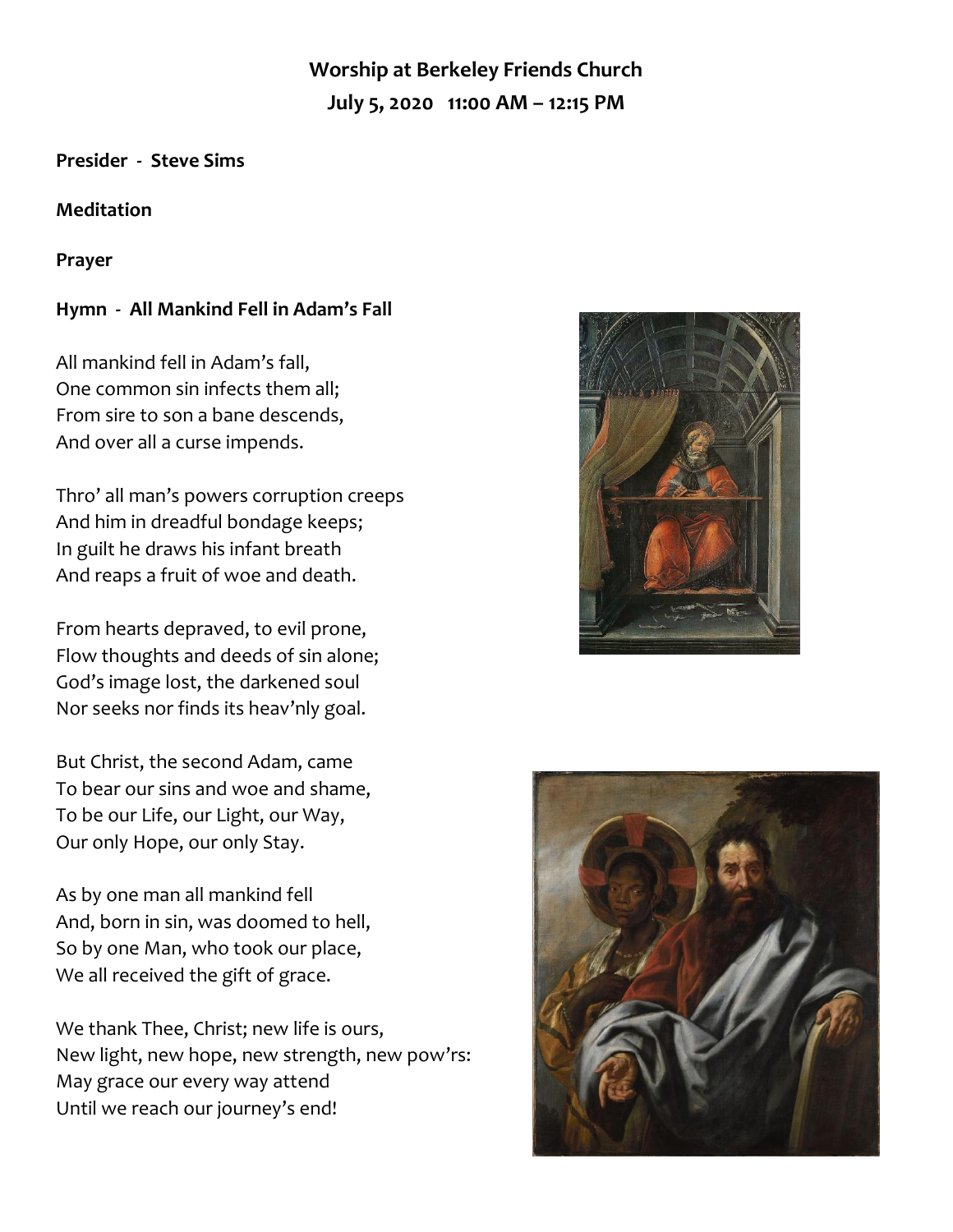### **Praises & Petitions**

#### **Scripture – Numbers 12: 1-16**

## **Message - "Eco Despair 1.5: Racism in America" - Keith Barton**

### **Open Worship**

*Christ is ministering to us in the silence. Nothing needs to be said, unless there is a clear leading to speak. After a period of centering down, if you feel a leading to speak, please be obedient to it: Speak clearly, loudly, and succinctly. Allow time for a message to settle before another message is offered.*

## **Hymn - My Hope is Built on Nothing Less**

My hope is built on nothing less Than Jesus Christ, my righteousness; I dare not trust the sweetest frame, But wholly lean on Jesus' name.

### Chorus:

On Christ, the solid Rock, I stand; All other ground is sinking sand, All other ground is sinking sand.

When darkness veils His lovely face, I rest on His unchanging grace; In every high and stormy gale, My anchor holds within the veil.

## [Chorus]

His oath, His covenant, His blood, Support me in the whelming flood; When all around my soul gives way, He then is all my hope and stay.

## [Chorus]

When He shall come with trumpet sound, Oh, may I then in Him be found; In Him, my righteousness, alone, Faultless to stand before the throne.

 $\frac{0}{\mathbf{V}}$ Faith Hope E

[Chorus]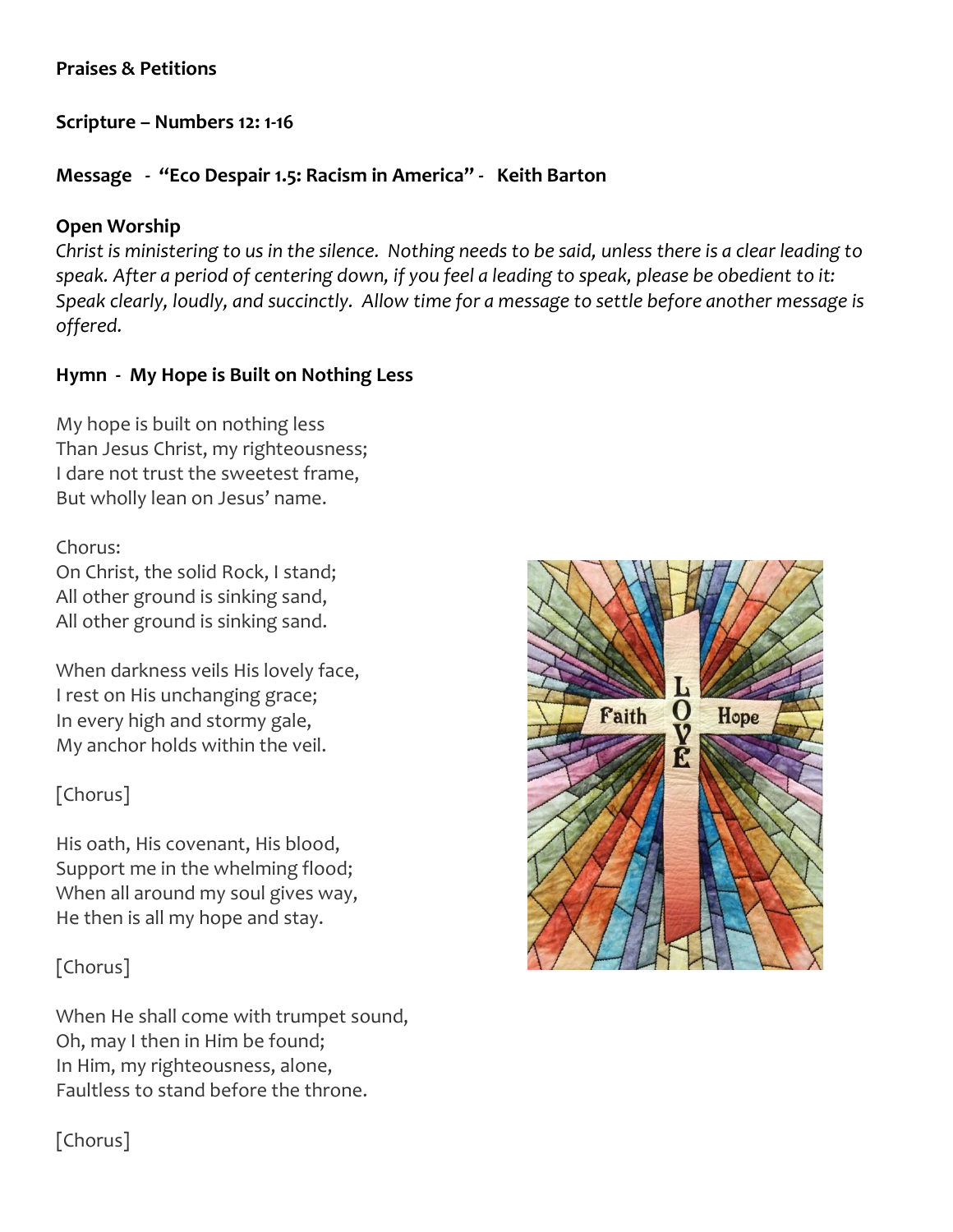#### **Welcome – Announcements- Offering**

*God is the Great Giver and has given much to us. The contributions you make are vital to the life of the meeting. Please consider offerings through mail or the Donate Now button on the church's website.*

#### **Welcome**

We are a welcoming and inclusive congregation. We trust that your heart may be warmed by the Lord's Presence as we worship together. If you have prayer needs or spiritual concerns, please call or email the pastors, Micah Bales and Faith Kelley, or any member of Ministry and Council.

#### **Church Announcements**

**Bible Study** starts 7:30 PM on Tuesdays via Zoom. We are discussing David Johnson's book, "Jesus, Christ and Servant of God: Meditations on the Gospel According to John." You do not need to have read or have a copy of the book available as we read a section and then discuss.

**Happy Hour** – Come hang out with folks from Berkeley Friends Church from 8:00 to 9:00 PM, **Friday July 10.** We have no agenda. Just a time to chat, connect and enjoy each other's company. Check for log in details on listserv announcements.

**Whittier First Friends** is inviting all rising first through eighth graders to their **Peace Camp July 13-17 from 10:00-11:30** on Zoom. The theme "Colors of Peace" will focus the sessions on appreciating diversity and finding peace. Planned activities include stories, crafts, "visiting" speakers, and interactive games. If you'd like to participate, please register soon so that the materials can be mailed to your child. Ask Faith Kelley for the registration form.

**Census 2020**: Don't forget to respond to your notice either online, by phone or by paper form after April 8th. The census will only ask 9 questions and by law cannot be shared with anyone including ICE, the police, or other government agencies. An undercount will have a huge effect on our area. For example, if we have an undercount of 6% in Alameda County, the county will lose \$1 billion over 10 years. For more info see [www.acgov.org/Census2020](http://www.acgov.org/Census2020)

Keep up with BFC throughout the week. Join the announcement listserv by emailing Faith at [pastor@berkeleyfriendschurch.org](mailto:pastor@berkeleyfriendschurch.org) and follow us on Facebook.

## **Praises and Petitions of Berkeley Friends Church July 5, 2020**

- We **thank you for the love of Jesus** who takes our burdens and lightens our spirits.
- We pray for **loved ones** in our circles of care: All those diagnosed with, suffering from, or recovering from serious illnesses including **Liz's classmate Allie, Tomi's friend Katie, Joe Williams, Diana's friend Sebastian, Robbie Williams, Marilyn's friend Bruce, Lorring's sister Candace,** and **Sam Kumao.**